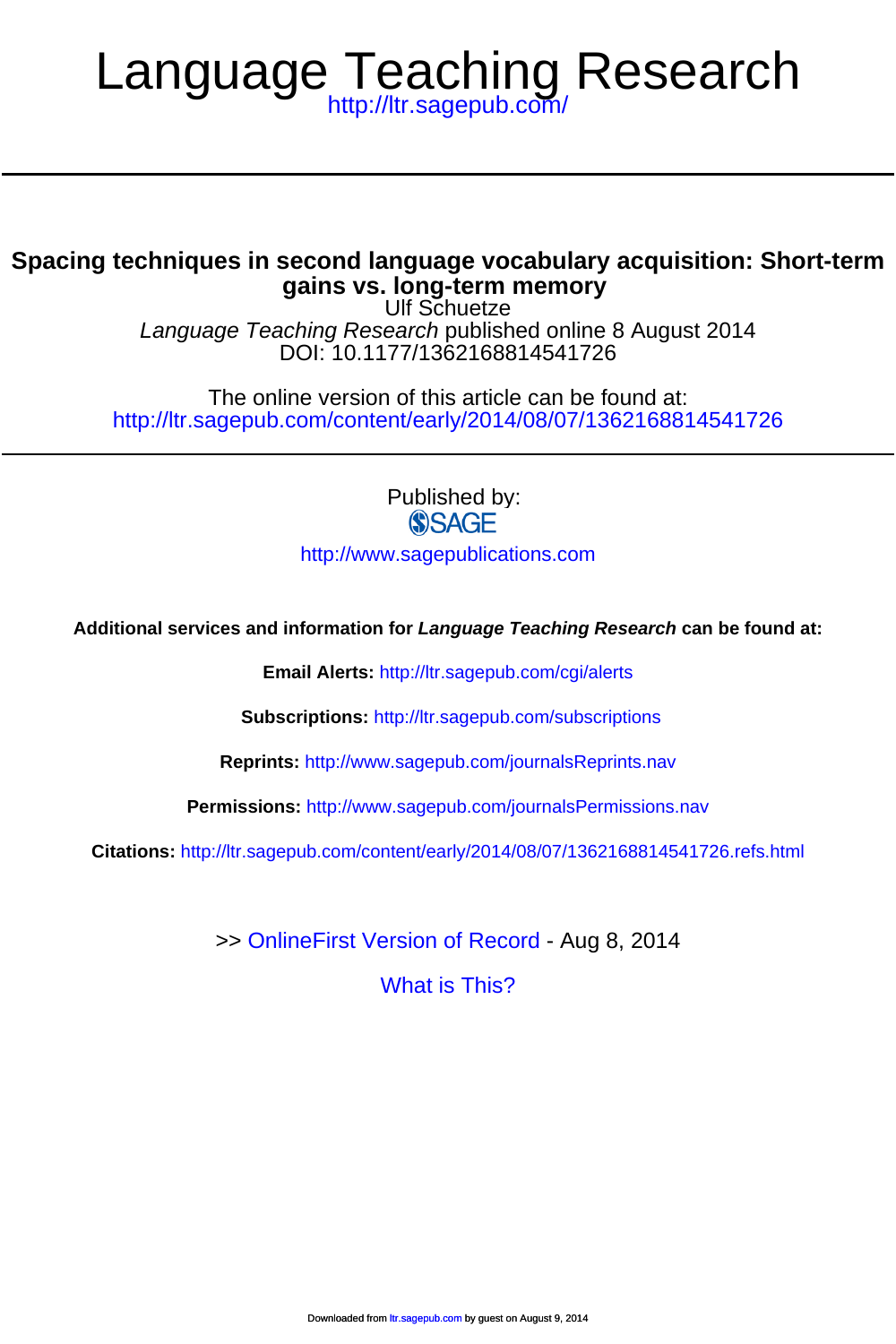

**Spacing techniques in second language vocabulary acquisition: Short-term gains vs. long-term memory**

Language Teaching Research 1–15 © The Author(s) 2014 Reprints and permissions: sagepub.co.uk/journalsPermissions.nav DOI: 10.1177/1362168814541726 ltr.sagepub.com



**Ulf Schuetze**

University of Victoria, Canada

#### **Abstract**

This article reports the results of two experiments using the spacing technique (Leitner, 1972; Landauer & Bjork, 1978) in second language vocabulary acquisition. In the past, studies in this area have produced mixed results attempting to differentiate between massed, uniform and expanded intervals of spacing (Balota, Duchek, & Logan, 2007). A particular problem has been the point of testing that did not draw a clear line between short-term gains and long-term retention (Roediger & Karpicke, 2010). The experiments presented in this article addressed this issue. In the first experiment, 76 university students enrolled in a Beginning German class learned 24 content and 15 function words during a practice phase with a 'one plus three' design followed by three delayed post-tests. Results showed that in regards to short-term gains, the expanded group obtained higher mean scores than the uniform group, whereas in the long-term test it was the other way round. The second experiment used the same methodology with one exception: the practice phase was increased to a 'one plus four' design. Results confirmed those of the first experiment; in addition it was shown that function words are particularly difficult to recall for students using the expanded interval.

## **Keywords**

Lexical processing, second language acquisition, spacing techniques, vocabulary learning

# **I Introduction**

The study of vocabulary acquisition is often concerned with researching in what way associations, word-trees, and word-fields can be utilized to maximize the number of words students learn. Although most European languages have a repertoire of over

#### **Corresponding author:**

Ulf Schuetze, Department of Germanic and Slavic Studies, University of Victoria, PO Box 1700, Victoria, BC V8W 2Y2, Canada. Email: ulfs@uvic.ca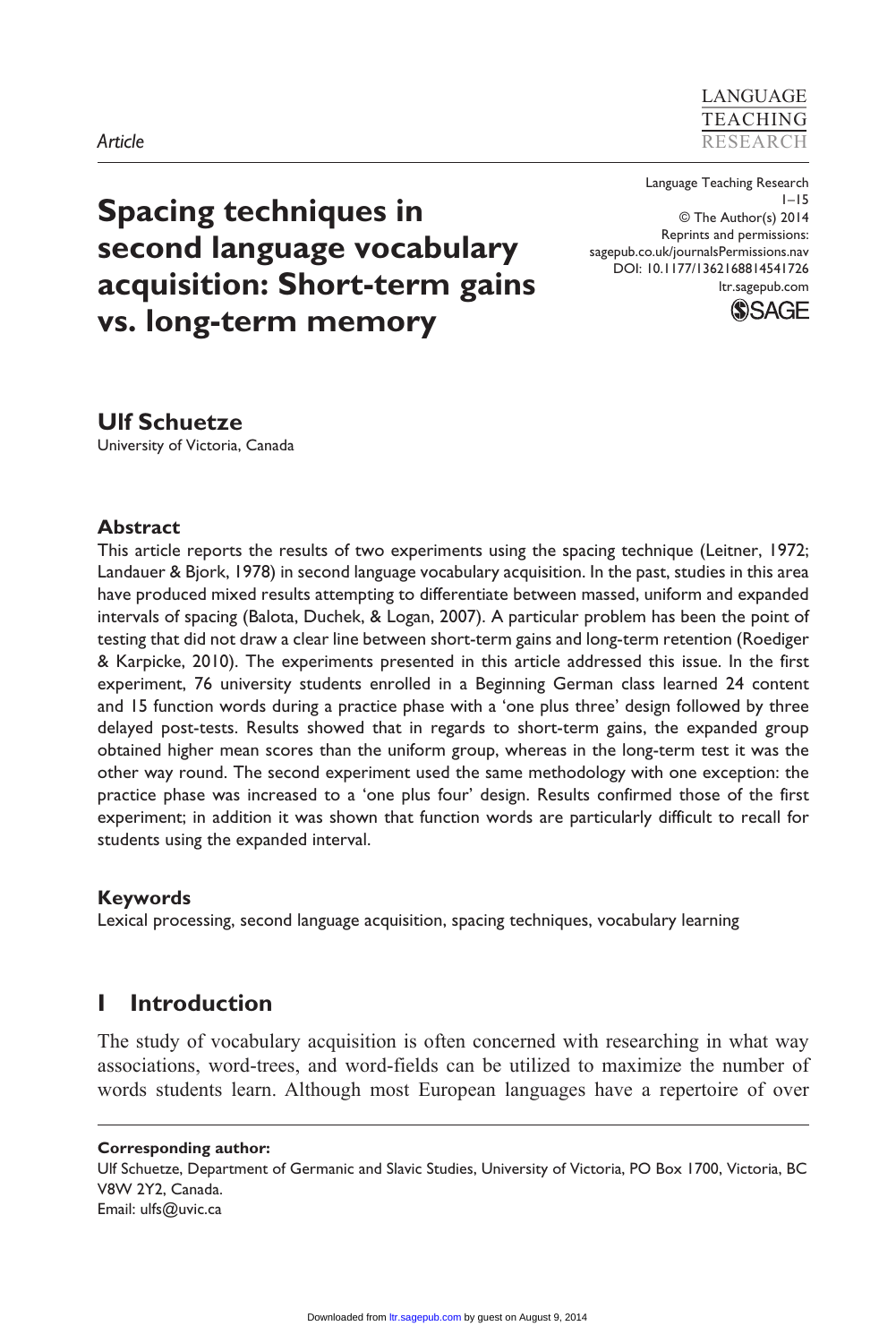100,000 words, knowing 2,500 words will give a student the ability to communicate effectively by either speaking or writing, as 2,500 words represent about 80 percent of the words used in everyday interaction (Schmitt, 2010). Therefore, in the context of teaching a second or foreign language at a college or university, the goal could be that students learn about 2,500 words. Judging by the way many textbooks are designed, this goal should be accomplished in the first two years of studying the target language. However, as some researchers report, it is surprising how little students remember at the end of a two-year university language program when it comes to vocabulary (Milton, 2009). Many of the words that had been learned in the textbook are forgotten quickly. For one, textbooks usually don't recycle words very well; that is, if they are introduced in one chapter they are not necessarily used again in subsequent chapters (Tschichold, 2012). In addition, little attention is paid to repeating words at the point of introduction (Nation, 2009; Zimmerman, 2010).

The last point is particularly interesting as the technique of 'spaced repetition' has been used to develop tools for teaching vocabulary as early as the 1970s (Leitner, 1972), even though the technique was not tested at the time but based on experience rather than experiments. However, around the same time, experiments testing memory were carried out in cognitive psychology. The first landmark study came from Landauer and Bjork (1978) who had students try to remember names of faces on prearranged cards. The same cards were repeated in a certain order with distraction cards in between, testing three intervals: massed spacing (no break in between each repetition), uniform spacing (regular break in between each repetition, for example two distraction cards), and expanded spacing (increasing break between each repetition, for example no distraction card, 3 distraction cards, 5 distraction cards). They found that the expanded schedule led to higher retention rates. That finding was accepted for a long time despite other studies in cognitive psychology (Balota, Duchek, Sergent-Marshall, & Roediger, 2006; Cull, 2000; Carpenter & DeLosch, 2005; Logan & Balota, 2008) that did not confirm those results. Reviewing studies using the spacing technique, Balota, Duchek and Logan (2007) as well as Roediger and Karpicke (2010) pointed out that the point of testing had varied from study to study, not drawing a clear line between short-term gains and long-term retention. This is a distinction that is being made by the model of working memory (Baddeley,1999, 2007; Baddeley & Hitch, 1974; Gathercole & Alloway, 2008), a model that has contributed much to our understanding of how phonemes and lexemes of words are processed in order to recall them at a later stage. In the context of that model, recalling words is seen as actively using them minutes (short-term gains) and days or weeks (long-term memory) after they have initially been processed. In second language acquisition, the need to recall words goes even further. The learner's goal is to recall words months after they have been learned. The question is how to accomplish that task; that is, to find out what spacing interval actually leads to long-term learning. Another question is if one interval works best for all words or if there is a difference as to how content and function words need to be treated.

# **II Context**

Research on spacing has been trying to determine what type of intervals lead to the highest retention rates. This is an important question for second language learners as they can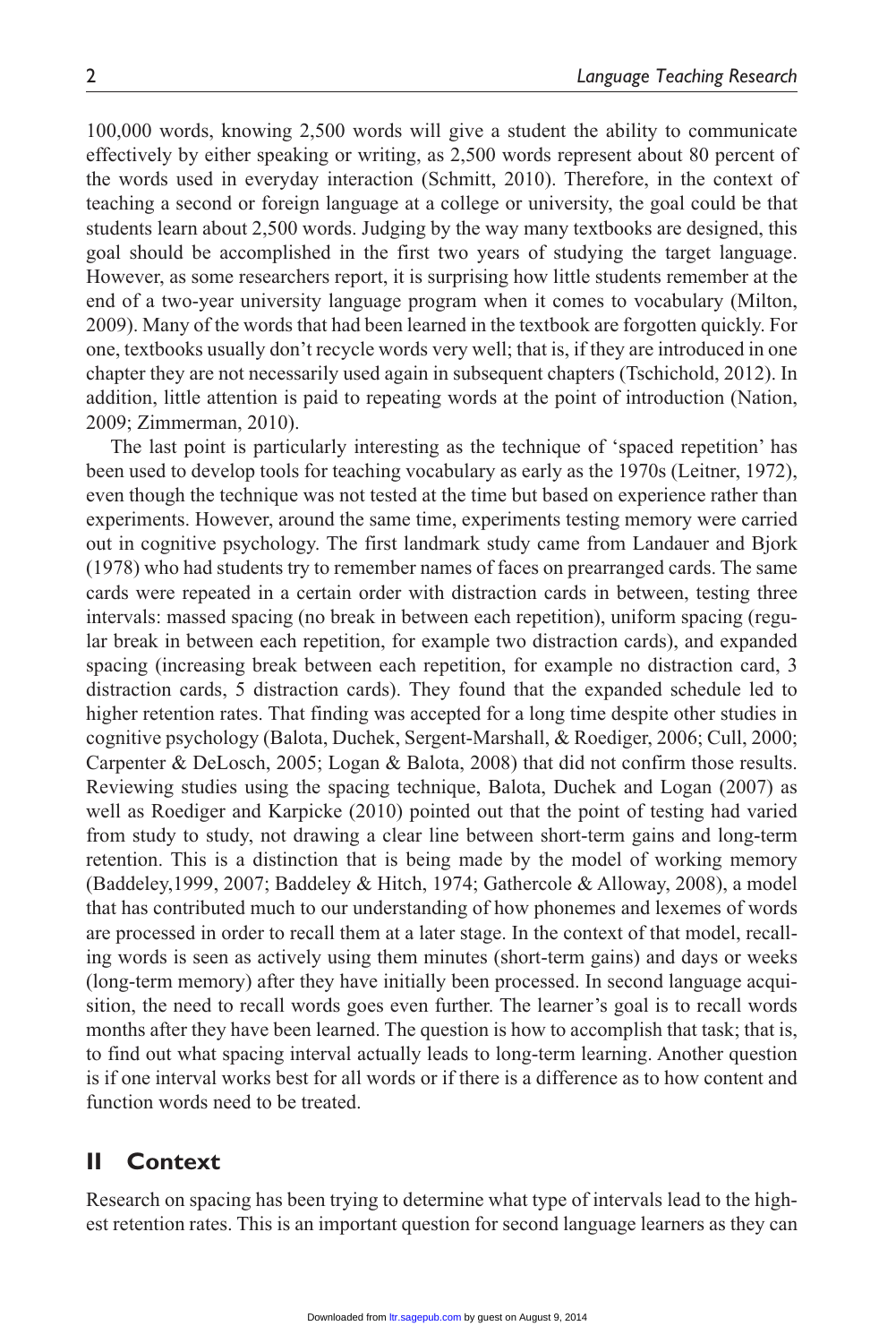study more efficiently if they know what interval to use in what time frame when studying vocabulary. Most of the studies carried out in cognitive psychology that I described in the previous section investigated 'spacing techniques' within one learning session, usually a single session of about 30 minutes. In second language acquisition, however, the pedagogy is often based on recycling material over longer periods of time. Therefore, analysing 'spaced repetition' over multiple learning sessions spread out over a week or two is of great interest.

As early as 1972, Leitner developed a prominent learning device called 'die Lernkartei' using the concept of structured cyclical repetition. Essentially, this was a memorization device consisting of flash cards and a box with 5–6 sections of progressively larger sizes. It was based on the principle of forgetting, using ideas from Pimsleur (1967), who in turn had used research by Ebbinghaus (1913), although neither of them carried out large-scale experiments. In self-experiments memorizing nonsense words in the first trial, Ebbinghaus measured the seconds he saved when relearning the words in each subsequent trial, which took place after 20 minutes, 1 hour, 9 hours, 1 day, 2 days, 6 days, and 31 days. He concluded that forgetting occurs within a few minutes after the first trial. The flash card boxes have been in use in the German school system for many years and their usefulness is promoted in teacher training programs. English as a second language textbooks publish sets of flash cards to match their corpora or create multimedia vocabulary learning environments based on cyclical learning. A general problem is that there is no control as to how much time a student spends reviewing a flashcard. Sometime in the 1990s, Mondria and Mondria-de Vries (1994) developed a computer-assisted learning program that was based on a textbook and incorporated the learning system of Leitner. Essentially, the program was a more modern version of the flash-card system featuring sound files and images. Yet again, no research was carried out. In particular, students had to decide for themselves if they had learned the words. Around the same time, Oxford (1990) promoted a staggered processing of learning material in her renowned textbook. Based on experience, she suggested seven encounters with optimal intervals of 15 minutes, 1 hour, 2 hours, 1 day, 4 days, 1 week, and 2 weeks.

In order to address the issue, Schuetze and Weimer-Stuckmann (2010) developed a study using an online platform called ViVo $\textdegree$  (Virtual Vocabulary). The platform had several features. First, it used several modalities (illustration, audio, sample sentences, definition, L1 equivalents) to cater to the preferred learning style of each student (Kim  $\&$ Gilman, 2008; Oxford, 2003; Rimrott, 2010). Second, prompted by the illustration, students had to type in a word learned every time they practiced, thereby fostering production in addition to comprehension. This feature was based on research by Hulstijn and Laufer (2001) as well as Webb (2005), who carried out many experiments on vocabulary learning arguing that words need to be actively practiced to get the attention they need. Third, students received immediate feedback (Nation, 2001). If they typed the word into the program incorrectly (correct spelling was checked by the program), they were asked to review all of the information for the word previously given, thereby receiving positive reinforcement. Fourth, words were systematically repeated via algorithms that had been programmed into the platform, testing a uniform as well as an expanded interval using a 'one plus four' design (initial encounter plus four practice sessions). Overall, 117 students of four sections of 'Beginning German I' at the University of Victoria, Canada participated in the study, divided into two groups. Results (Schuetze & Weimer-Stuckmann,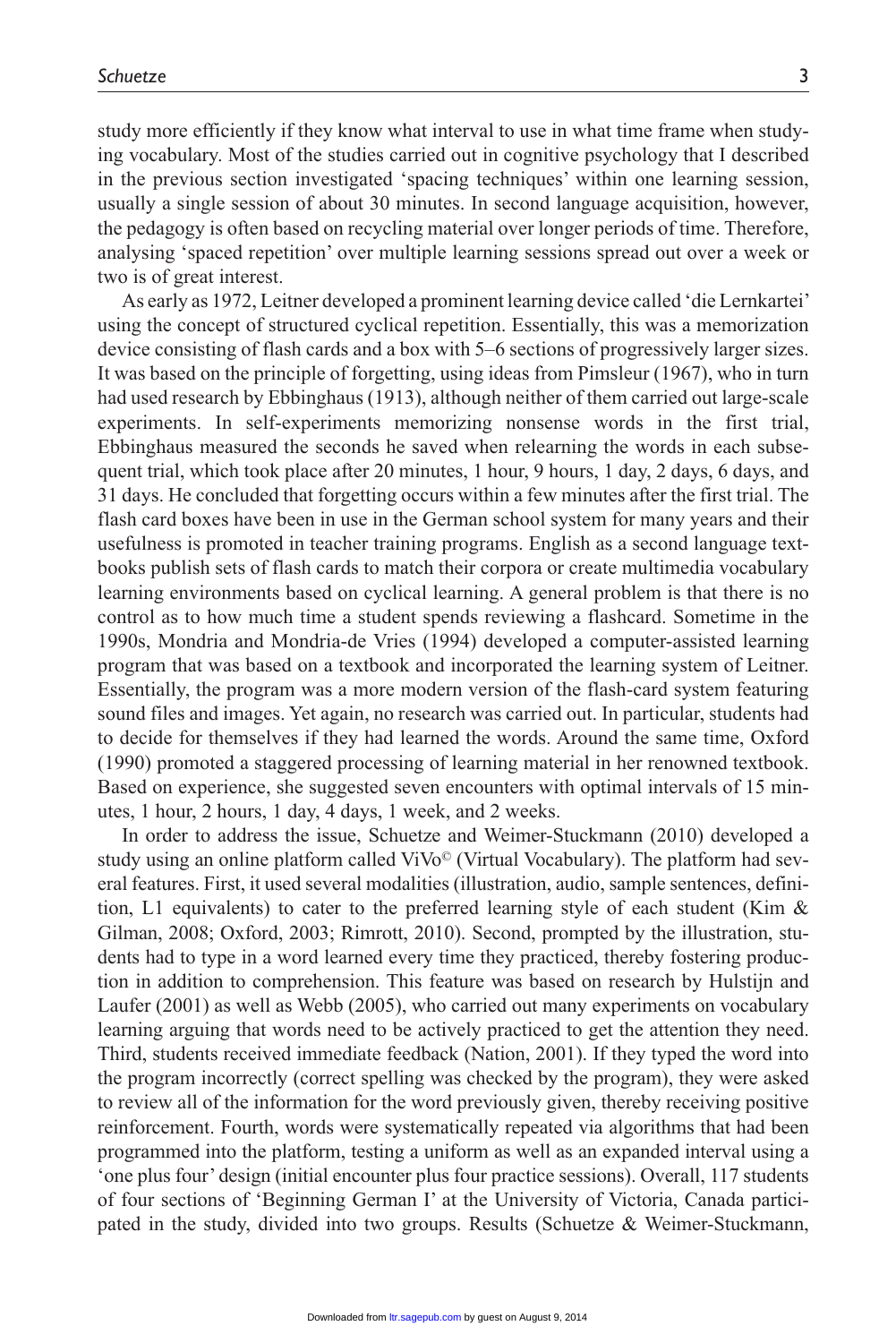2011) showed that there were no statistically significant differences among students using the uniform or expanded interval on short-term gains (tests carried out four days as well as several weeks after the last practice). However, in a long-term test carried out several months after the last practice students using the uniform interval did obtain significantly higher scores than students using the expanded interval. The study showed that a clear distinction between short-term gains and long-term memory should be taken into account (Balota, Duchek, & Logan, 2007; Roediger & Karpicke, 2010) when testing spacing in vocabulary acquisition. Moreover, if second language learners are not to forget many words as soon as the semester is finished, as Milton (2009) reported they do, a uniform interval might be preferred. That, in turn, goes contrary to the common design of flashcard systems used today being based on Leitner (1972), which seems to be aiming at shortterm gains.

In order to understand the differences between short-term gains and long-term memory, it is helpful to look at how words are processed when first encountered. Word processing takes place in working memory where two components are particularly important: the central executive that directs attention, and the phonological loop that codes, stores and rehearses incoming information (Baddeley,1999, 2007; Baddeley & Hitch, 1974; Gathercole & Alloway, 2008). The loop can code auditory as well as visual information. When a word is encountered and gets enough attention, its phonemes are processed and matched to a lexeme in Wernicke's area of speech comprehension. Additionally, its bound or system morphemes, if it has any, need to be identified. If the phonemes are matched to a lexeme, a record of the word is created. Another component of working memory is the so-called visual-spatial sketchpad that processes non-language information; for example, shapes we see, colors, location of objects, or movement. This information can also become part of the record of a word. When a word needs to be recalled, the record of the word is called up into Broca's area of speech production. The previously recorded information about the word assists in the process of matching phonemes to a lexeme by tagging the correct combination. Another component is the episodic buffer that provides a link between the executive, the loop and the sketchpad. The link is important as it allows information to be fast-tracked. Understanding this process, it becomes clear how the timing point of testing influences the retention. If words are tested minutes after the encounter, the loop is still active. At that point, it is difficult to say if a record has been created yet. In fact, that might depend on the word category, for example distinguishing between content and function words, as the processing of some words might be fast-tracked. What is then tested is if the loop is still active, but not if words have been committed to long-term memory. Therefore, studies using that type of testing have produced mixed results.

The study presented here served two purposes. First, it was designed to distinguish between short-term gains and long-term retention in the context of second language vocabulary acquisition using a uniform and expanded interval. Although Schuetze and Weimer-Stuckmann (2011) showed that the uniform interval might be preferred for longterm learning, these type of results need to be replicated in order to regard those results as reliable. Second, the study was designed to cater to the needs of students learning another language at the beginner's level. At that level, words are usually grouped by theme or grammatical category in textbooks or learning programs but no consideration is given to how words are actually processed in the brain.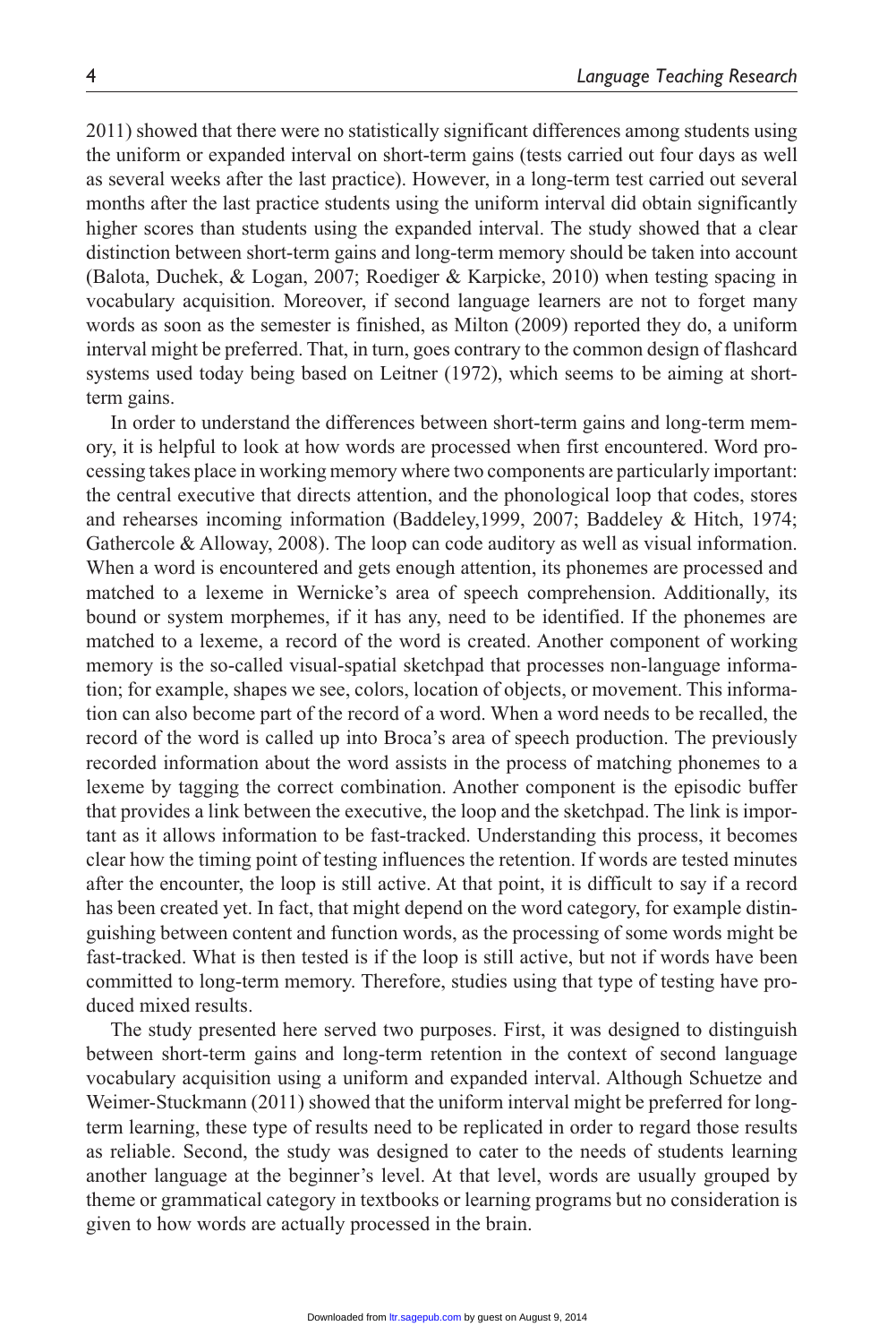A general distinction can be made between content and function words. This distinction is important in the everyday learning of a second language. Content and function words differ in the frequency of their occurrence (Aitchison, 2003; Milton, 2009), with content words being seemingly unlimited in number as they can be combined to make new words. Function words, on the contrary, are limited in number. Therefore, function words occur more often in any given written or spoken text because they bind content words into a meaningful sentence. In regards to processing, the main difference is that the lexeme of a content word (nouns, verbs, adjectives, some adverbs) expresses a rich concept and the word has bound or system morphemes. Function words, on the other hand, such as prepositions, conjunctions, fillers, articles and some adverbs have a simpler lexeme. Therefore, the lexeme is more difficult to distinguish from other lexemes because there are not as many unique features. This implies that function words need to be repeated more often in order to be processed to long-term memory than content words. Interestingly enough, as Schmitt (2010) points out, second language learners, in particular at the beginner's level, often report having difficulties learning function words.

Two other factors are important when it comes to processing words. If we come back to the model of working memory, several experiments going back to the 1960s and 1970s have shown that longer words (Baddeley, Thomson, & Buchanan, 1975) and phonologically similar words (Baddeley, 1966) are difficult to process. Every phoneme has a memory trace; that is, a time limit by which it has to be identified in the phonological loop in order to make room for other phonemes that need to be processed. When rehearsing the many phonemes of a longer word there might not be enough time for processing in the loop before all of them are identified, while rehearsing phonemes in similar sounding words makes it difficult to discriminate them sufficiently in the time available.

The study described in this article took those factors of processing into account. It was constructed to analyse how content and function words are processed when learning second language vocabulary and if that is related to the type of spacing. Furthermore, it distinguished between shorter and longer words as well as between phonologically similar and phonologically different words. It was hypothesized that due to the nature of word processing, participants who encountered these words for the first time would be able to recall more content words than function words and would have difficulties recalling longer and phonologically similar words. It was also hypothesized that the uniform interval would provide an advantage over the expanded interval when participants had to recall words in delayed post-tests on long-term retention.

Two experiments were carried out, both using the same methodology including the same number of words to be practiced and tested. However, the first experiment used a 'one plus three' design in terms of repeating words whereas the second experiment increased the repetition by one to a 'one plus four' design. The rationale was to investigate if the increase had an impact on the results. The 'one plus three' design was born out of necessity to accommodate the class schedule that term. The 'one plus four' design was in line with the previous study (Schuetze & Weimer-Stuckmann, 2011) to be able to compare results.

## **III Method**

The first experiment was carried out in the fall of 2011 and the second experiment in the fall of 2012. In both experiments students who participated were enrolled in a course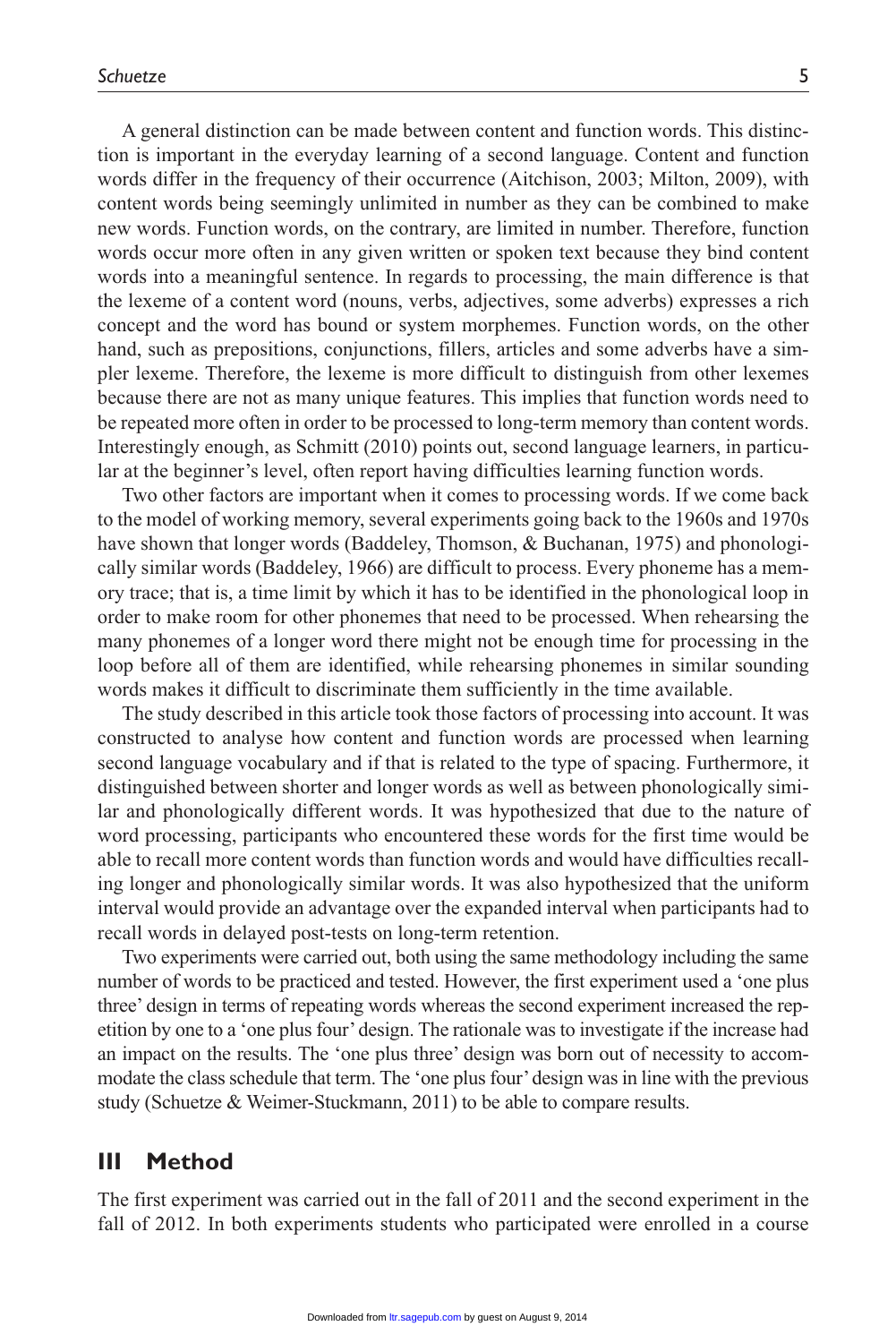called 'Beginning German I' at the University of Victoria, Canada. Each time, students were divided into two groups with one group using a uniform interval to acquire 24 content and 15 function words and one group using an expanded interval. Students listened and watched words on a screen. Their task was to copy each word on a piece of paper. This reflects how words are sometimes introduced by a teacher in class or how students are informed by a teacher how to study words at home.

### *1 Participants*

Students were undergraduates age 17 to 24. Students taking 'Beginning German I' are supposed to have no or very little knowledge of German. However, in order to ensure that the students participating in the study were indeed beginners, students had to fill out a background questionnaire identifying previous knowledge of German, previous instruction in German, German heritage, proficiency in other languages, and providing demographic data on faculty, major, and years of study.

In the first experiment, of the 119 students enrolled in all four sections, 7 were excluded after the questionnaire had been analysed. Students used a 'one plus three' design, the schedule of which being tight. In addition, participants had their regular assignments to attend to. Those two factors contributed to the fact that of those 112 remaining students, only 76 participated in the experiment from start to finish. Students of sections one and two formed group number one using the uniform interval (33 undergraduates), and students of sections three and four formed group number two using the expanded interval (43 undergraduates).

In the second experiment students used a 'one plus four' design. Therefore only two of the four sections participated because the design did not fit into every section's schedule. Of 67 students, 5 were excluded (questionnaire) and of the remaining 62 students, 48 participated from start to finish, with section one using the uniform interval (24 undergraduates) and section four using the expanded interval (24 undergraduates).

## *2 Material*

Thirty-nine words were selected for the study as this number of words is similar to what students have to learn actively in a time period of 8–10 days when enrolled in a German as a second language class at the University of Victoria. With active learning, I am referring to being able to use those words when speaking. At the beginning level, it is important to learn function and content words alike, even though there are many more content words in a language, in order to formulate complete sentences. In order to reflect the ratio of content and function words introduced in most German textbooks, 24 words were content words (subdivided into 8 nouns, 8 verbs and 8 adjectives) and 15 words were function words (subdivided into 5 prepositions, 5 conjunctions and 5 adverbs). In order to reflect the multiplicity of nouns, verbs and adjectives, two each were shorter words (two syllables or less), two were longer words (three syllables or more), two words that were not phonologically similar and two which were (for a complete list, see Appendix I). Word selection was based on frequency using Jones and Tschirner's dictionary (2006), although it should be mentioned that selection was not frequency driven but frequency informed. Word selection was also based on the textbook used for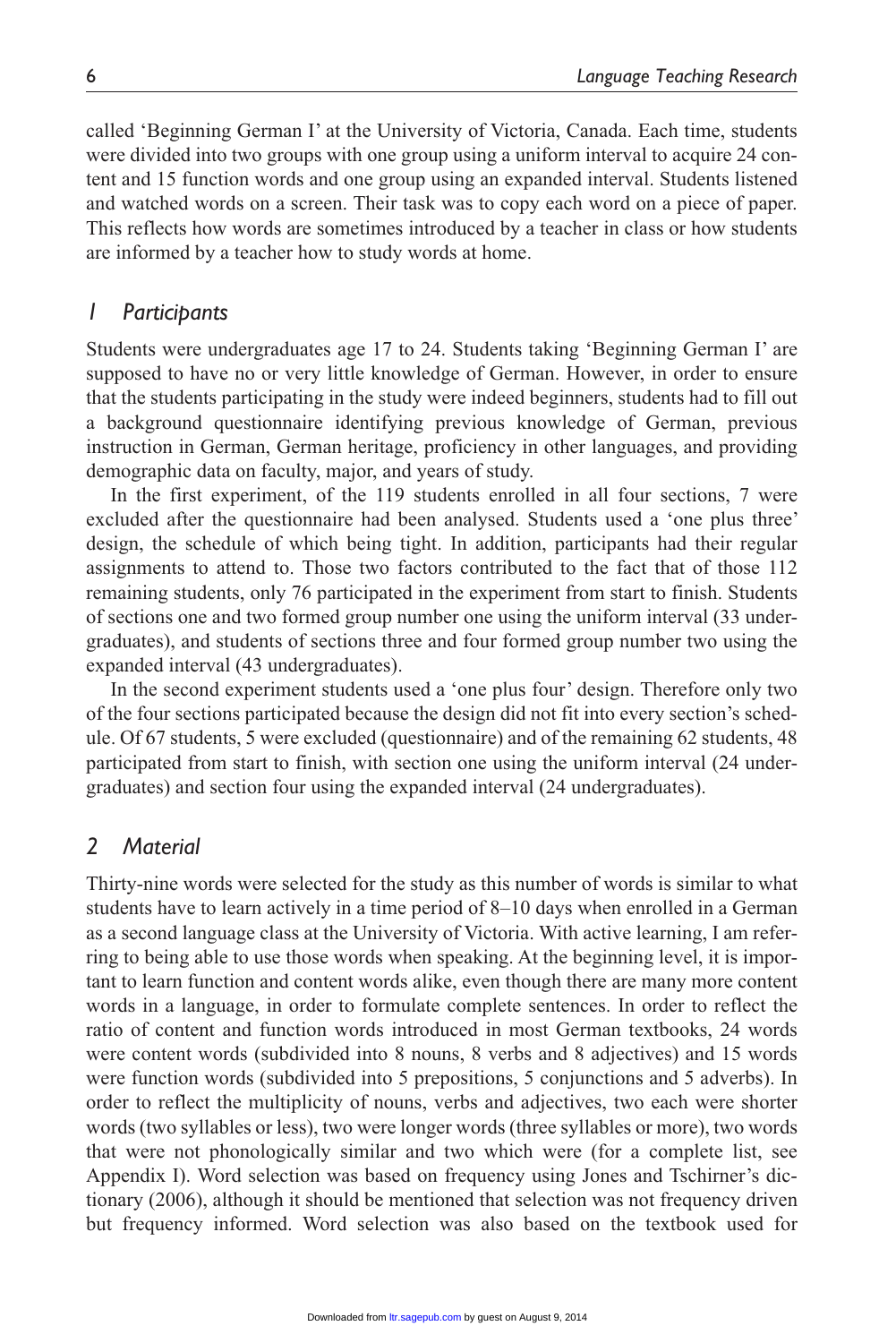'Beginning German I.' Only words not occurring in the first five chapters of that textbook were used to ensure that hearing and seeing the words with the PowerPoint slides was the only contact to the words participants had. This was particularly important for function words as they are limited in number.

#### *3 Procedure*

For each word a PowerPoint slide was created using the same font and same background color for all slides. On each slide the English word was presented on the left side of the screen. After two seconds the German equivalent word was presented on the right side and appeared for 6 seconds while the English word remained on the screen. The German word that appeared was also spoken. Each slide was shown for 8 seconds. The reason to include sound was to reflect the situation of how a learner often encounters a word in another language. The English word was presented first. There were two reasons to do so. One, in a learning environment where the target language is not predominantly spoken this is a commonly used approach. Two, in each of the three delayed post-tests, students were shown the English word and had to write down the German equivalent. Testing production is more challenging than simply identifying words, for example, showing the German word and asking for the English equivalent. However, to actively produce a word in a second language is what a learner is usually asked to do based on the assumption that learners want to communicate in that language.

Participants were asked to copy down the German word they saw and heard on a piece of paper. This was done as they had to write down the German words in the tests that followed so the activity of writing needed to be practiced. Each PowerPoint was presented in the last fifteen minutes of class time. Those students not participating in the study left the classroom at that point. At the end of class, all paper was collected by the research assistant to make sure that participants would not secretly study the words at home.

In experiment one, group one (sections one and two) followed a uniform spacing schedule: the PowerPoint was shown in a two–three–two interval; that is, it was shown on day 1, 4, 8 and 11. Ideally, a uniform schedule is 100 percent uniform, for example a two–two–two interval. However, the class schedule did not permit for that. Group two (sections three and four) followed an expanded spacing schedule: the PowerPoint was shown in a zero–one–three (PowerPoint on day 1, 2, 4 and 8) interval. Both groups saw and heard the words of the PowerPoint four times using the 'one plus three' design. Each time the order of the words was different to avoid testing effects; that is, the order of words primes the next word.

In experiment two in the following year, the uniform group (section one) viewed the PowerPoint on day 1, 4, 8, 11 and 15 whereas the expanded group (section four) viewed it on day 1, 2, 4, 8 and 15. Both groups saw and heard the words of the PowerPoint five times using the 'one plus four' design and each time the order of words was different.

#### *4 Tests*

Three post-tests were carried out after each experiment, one the day after the last practice (test 1), one four weeks after the last practice (test 2), and one 8 weeks after the last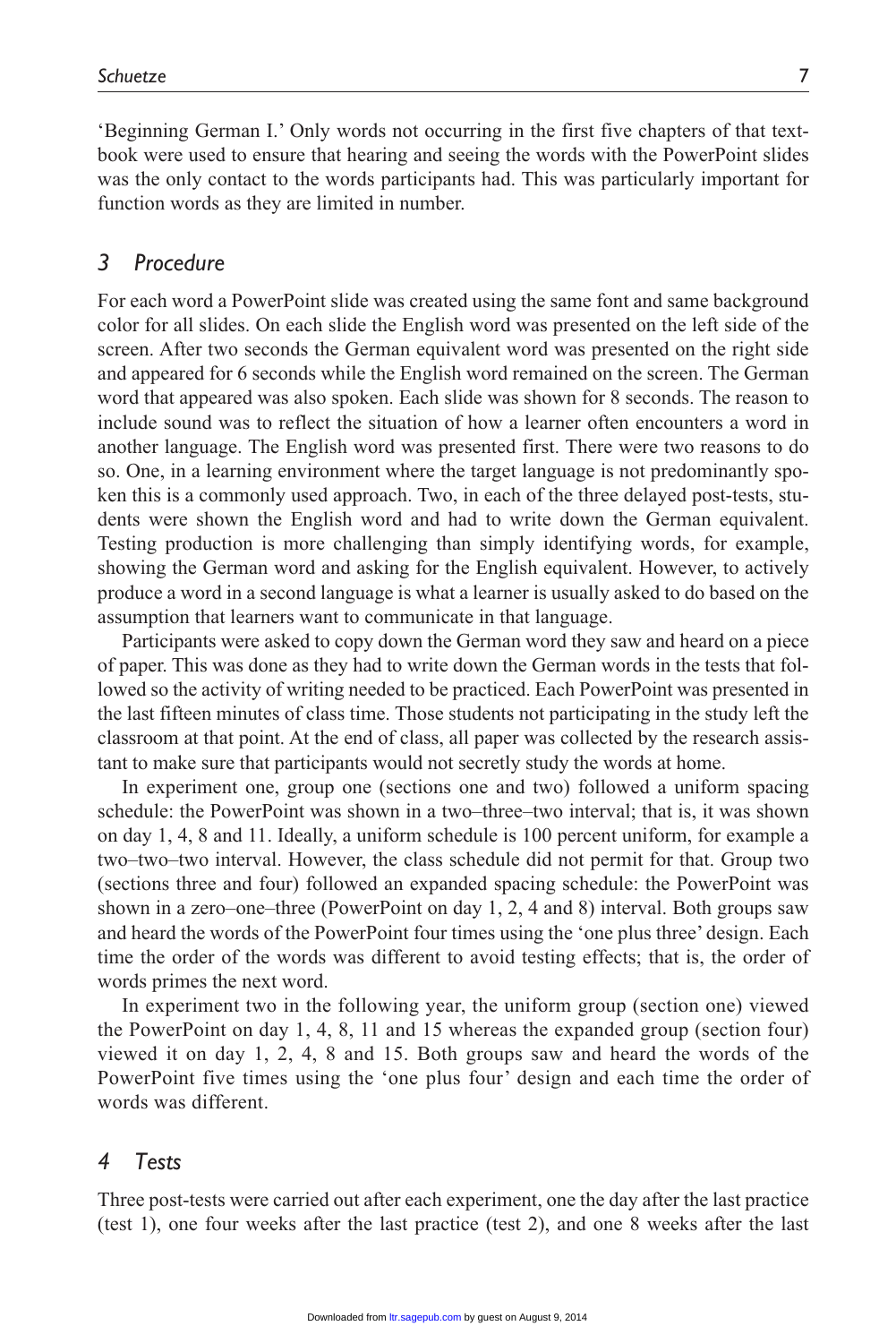practice (test 3). In all tests, the English word was given and participants had to write down the German word.

#### *5 Limitations*

In a classroom study it is difficult to control all factors that might influence how students perform. Although great care was taken in the selection of words for this study as well as in the procedure, such as collecting the lists of words students had written down after each session, there was the possibility that some students would be exposed to some of these words when studying at home. In my experience, having carried out similar studies in the past, the effect is balanced, that is, there are one or two students like that in each group. Since the study compared groups, this effect of extra exposure to the words acquired should not have had a major impact on the results.

Another limitation was that the uniform interval was not truly uniform due to scheduling issues as outlined above. However, the length of the study, in particular the second experiment where students had five encounters over 15 days, should have minimized this problem.

## **IV Results**

A multivariate analysis of variances was carried out on the 39 words practiced comparing the word categories (content words vs. function words) in relation to the interval (uniform vs. expanded). This was done for each test.

#### *1 Experiment one*

Test 1 was carried out one day after the last repetition. The average score of participants using the expanded interval was higher than of those participants using the uniform interval, although differences were not statistically significant  $(F(1,74) = 1.784, p > .05)$ . In test 2, the average scores of students in both groups were similar, indicating that retention scores of the expanded group dropped more compared to the uniform group  $(F(1,74) =$ 1.221,  $p > 0.05$ ). In test 3, both groups continued to drop their average scores, the expanded group a bit more than the uniform group, thereby widening the gap between them but again differences were not statistically significant  $(F(1,74) = 1.000, p > .05)$ . In both groups the standard deviations were large, in particular in test 3, in relation to the average scores, indicating that some students did not remember any or only very few words (Table 1).

In all three tests of the uniform group, differences between content and function words were statistically significant (Test 1: *F*(1,37) = 3.573, *p* < .05) / Test 2: *F*(1,37) = 3.058,  $p < .05$ ) / Test 3:  $F(1,37) = 2.965$ ,  $p < .05$ ). Students recalled content words significantly more than function words. The decreases in the group's scores from test 1 to test 2, as well as from test 2 to test 3, were similar across content and function words (Table 2).

In all three tests of the expanded group, differences between content and function words were also statistically significant (Test 1:  $F(1,37) = 2.870$ ,  $p < .05$ ) / Test 2:  $F(1,37)$  $= 2.676 \ p \le 0.05$  / Test 3:  $F(1,37) = 2.068$ ,  $p \le 0.05$ ). It was interesting to note that decreases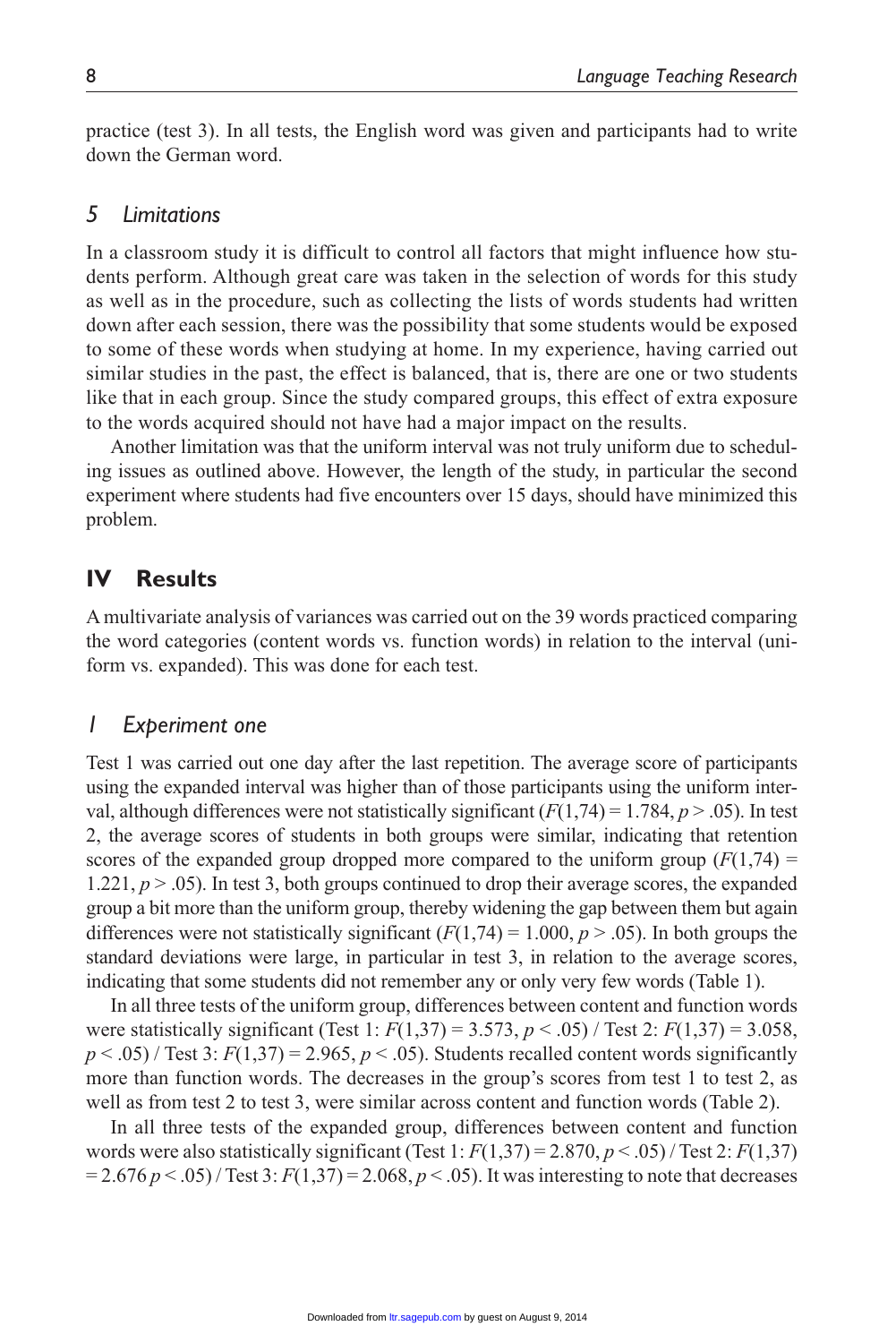|        | U mean | SD    | E mean | SD    |       | Significance |
|--------|--------|-------|--------|-------|-------|--------------|
| Test I | 14.20  | 9.80  | 18.50  | 1.6   | 1.784 | . 189        |
| Test 2 | 13.97  | 11.00 | 13.91  | 12.12 | 1.221 | .64 I        |
| Test 3 | 12.12  | 9.38  | 10.83  | 8.34  | 1.000 | .386         |

**Table 1.** Experiment 1: Tests 1, 2, 3 all words retention scores.

*Note*. The Mean refers to the average score of all participants in each group (U = uniform interval group, 33 participants; E = expanded interval group, 43 participants).

|        | Content mean | SD    | Function mean | SD   | E     | Significance |
|--------|--------------|-------|---------------|------|-------|--------------|
| Test I | 17.66        | 10.16 | 8.44          | 5.98 | 3.573 | .039         |
| Test 2 | 16.80        | 10.42 | 7.44          | 5.10 | 3.058 | .030         |
| Test 3 | 15.66        | 10.12 | 6.22          | 4.56 | 2.965 | .020         |

**Table 2.** Experiment 1: Tests 1, 2, 3 uniform group content vs. function words.

*Note*. In all tests, the number of participants was 33 in the group using the uniform interval. The Mean refers to the average score of all participants in the uniform group.

|        | Content mean | SD.   | Function mean | SD.  | $\mathbf{F}$ | Significance |
|--------|--------------|-------|---------------|------|--------------|--------------|
| Test   | 21.33        | 12.17 | 10.11         | 7.42 | 2.870        | .040         |
| Test 2 | 17.00        | 10.42 | 7 I I         | 5.10 | 2.676        | .019         |
| Test 3 | 14.13        | 10.82 | 4.66          | 2.90 | 2.068        | .015         |

**Table 3.** Experiment 1: Tests 1, 2, 3 expanded group content vs. function words.

*Note*. In all tests, the number of participants was 43 in the group using the expanded interval. The Mean refers to the average score of all participants in the expanded group.

in the group's scores from test to test were particularly high for function words. Logically, the decreases are more substantial because on short-term gains (test 1) the expanded group obtained higher mean scores than the uniform group. However, the long-term test (test 3) scores for content and function words were also both lower compared to the uniform group. The students using the uniform interval had lower scores on short-term gains to begin with, but then did not forget as many words in the long-run as those students using the expanded interval (Table 3).

Overall, it should to be noted that retention rates on long-term retention were in line with Milton's (2009) observation that many words are forgotten indeed. A possible explanation lies in the 'one plus three' design that was one repetition less than what had been shown in a previous study (Schuetze & Weimer-Stuckmann, 2011), which had revealed higher retention rates. The second experiment therefore increased the number of repetitions by one to a 'one plus four' design.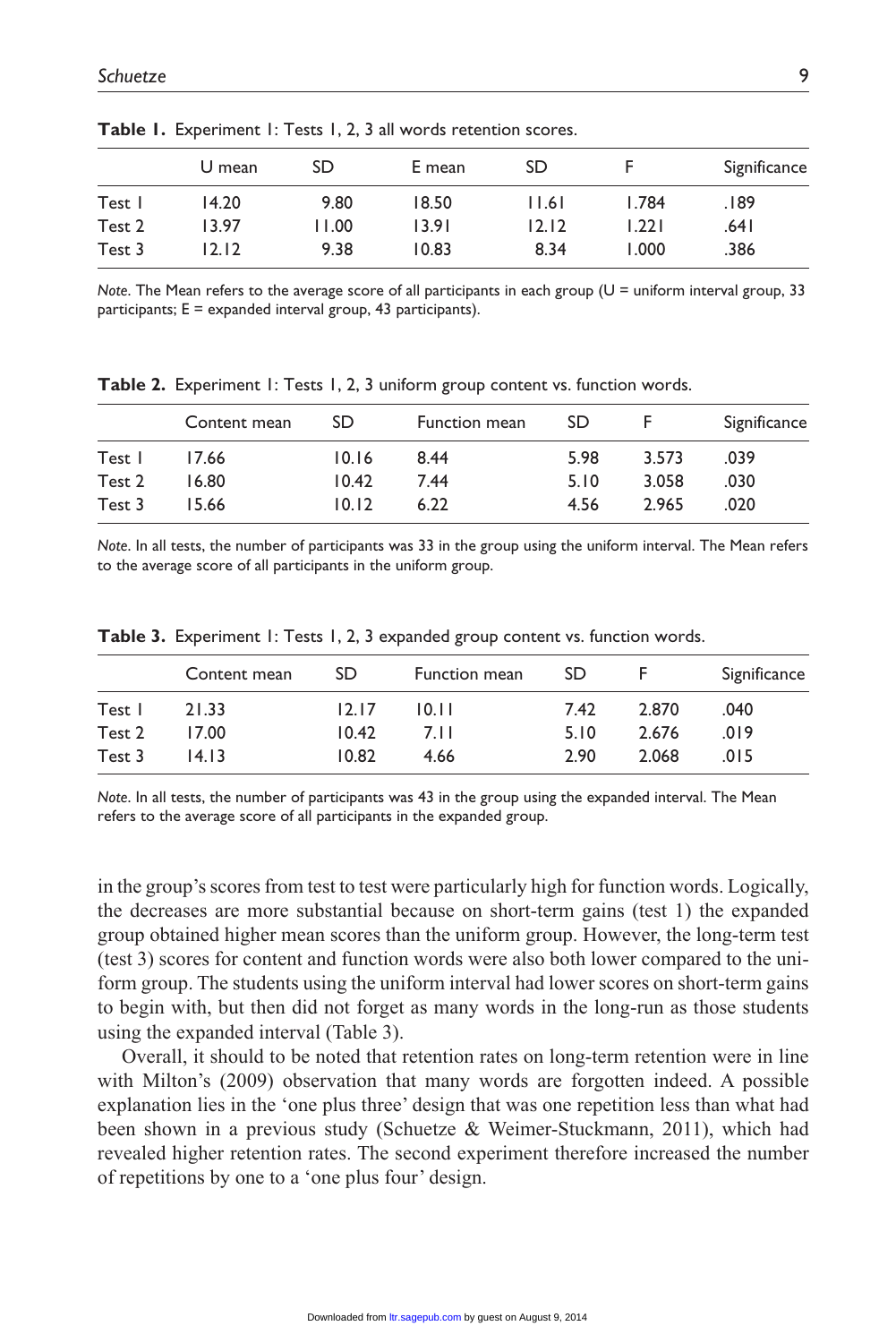## *2 Experiment two*

The pattern the analysis brought to light in experiment two was similar to that in experiment one. The expanded group had higher retention rates in test  $1 (F(1,46) = 1.840, p >$ .05) but the uniform group in test 3  $(F(1.46) = 1.206, p > .05)$ . Interestingly, in test 2 the participants using the expanded interval obtained higher mean scores than participants using the uniform interval  $(F(1,46) = 1.154, p > .05)$ . In experiment 1, test 2 scores had been similar. In both groups, standard deviations were not large indicating that there were not great fluctuations within the group as had been the case in experiment 1. In comparison to experiment 1, scores in all tests by both groups were higher. The extra repetition in the 'one plus four' design was beneficial to students in both groups. Taking into account the standard deviations in both experiments, it seems that having one more practice particularly helped students with lower scores to catch up. Furthermore, on short-term retention, students working with the expanded interval were able to recall words for several weeks before eventually the scores of these students dropped when tested 8 weeks after the last practice (Table 4).

In all three tests of the uniform group, differences between content and function words were statistically significant (Test 1:  $F(1,37) = 5.605$ ,  $p < .05$ ) / Test 2:  $F(1,37) = 3.145$ ,  $p < .05$ ) / Test 3:  $F(1,37) = 3.954$ ,  $p < .05$ ). Students recalled content words significantly more than function words. As in experiment 1, the decreases in the group's scores from test 1 to test 2, as well as from test 2 to test 3, were similar across content and function words (Table 5).

As in experiment 1, differences between content and function words were statistically significant across tests (Test 1: *F*(1,37) = 5.915, *p* < .05) / Test 2: *F*(1,37) = 5.721, *p* < .05)

| U mean | SD   | E mean | SD   |       | Significance |  |
|--------|------|--------|------|-------|--------------|--|
| 17.43  | 7.05 | 21.90  | 7.49 | 1.840 | .183         |  |
| 15.97  | 6.88 | 18.01  | 6.70 | 1.206 | .653         |  |
| 14.42  | 6.43 | 12.01  | 6.12 | I.I54 | .296         |  |
|        |      |        |      |       |              |  |

**Table 4.** Experiment 2: Tests 1, 2, 3 all words retention scores.

*Note*. The Mean refers to the average score of all participants in each group (U = uniform interval group, 24 participants; E = expanded interval group, 24 participants).

|        | Content mean | SD.  | Function mean | <b>SD</b> |       | Significance |
|--------|--------------|------|---------------|-----------|-------|--------------|
| Test I | 22.16        | 7.87 | 10.01         | 4.21      | 5.605 | .022         |
| Test 2 | 20.50        | 7.72 | 9.14          | 3.57      | 3.145 | .013         |
| Test 3 | 18.83        | 7.15 | 7 77          | 4.56      | 3.954 | .008         |

**Table 5.** Experiment 2: Tests 1, 2, 3 uniform group content vs. function words.

*Note*. In all tests, the number of participants was 24 in the group using the uniform interval. The Mean refers to the average score of all participants in the uniform group.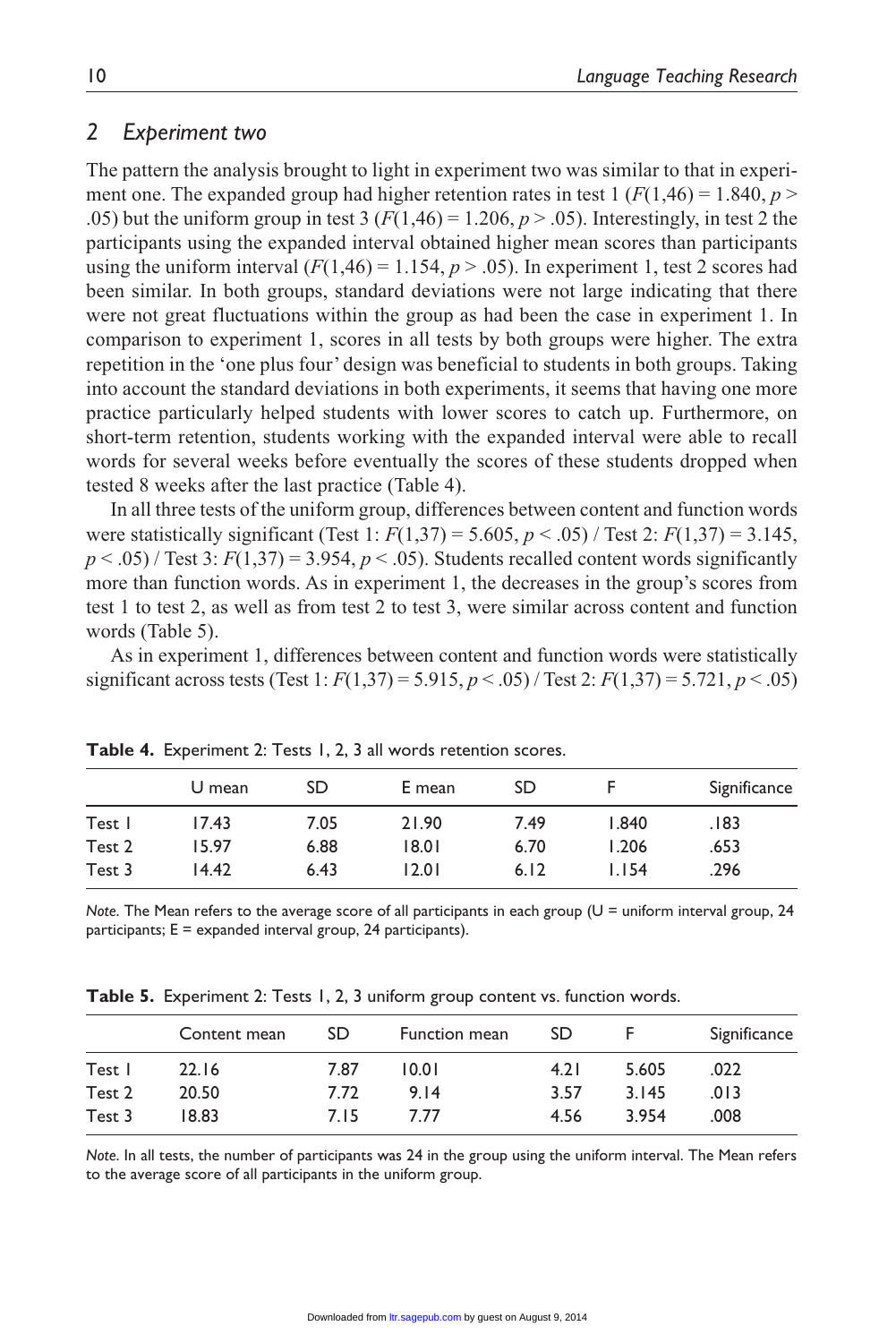|        | <b>Content Mean</b> | SD.  | <b>Function Mean</b> | SD   |       | Significance |
|--------|---------------------|------|----------------------|------|-------|--------------|
| Test I | 23.13               | 8.34 | 13.76                | 6.63 | 5.915 | .039         |
| Test 2 | 21.96               | 8.40 | 9.11                 | 3.92 | 5.721 | .025         |
| Test 3 | 18.00               | 7.79 | 6.26                 | 2.84 | 3.870 | .011         |

**Table 6.** Experiment 2: Tests 1, 2, 3 expanded group content vs. function words.

*Note*. In all tests, the number of participants was 24 in the group using the expanded interval. The Mean refers to the average score of all participants in the expanded group.

/ Test 3:  $F(1,37) = 3.870$ ,  $p < .05$ ). A closer look at function words indicated that students using the expanded interval seemed to forget those types of words quickly (Table 6).

In summary, repeating words four times (one plus four) led to higher recall rates than repeating them three times. In both experiments students using the expanded interval to repeat words for learning were more successful on short-term gains than students using the uniform interval, but on long-term retention, the uniform group obtained higher mean scores than the expanded group. This was consistent for content and function words. Overall, students of both groups recalled content words more successfully than function words. Retaining function words seem to be particularly difficult for learners using the expanded interval.

It also needs to be mentioned that within the content word category, longer and phonologically similar words were recalled the least, although the small number of words used did not allow for a statistical analysis. Although this indicates that processing these types of words is not only difficult in first-language acquisition, something Baddeley (1966) and Baddeley, Thomson, and Buchanan (1975) found a long time ago, but also in second language acquisition.

## **V Discussion**

The results showed how important it is to distinguish between short-term gains and longterm memory, and to carefully choose the point of testing (Balota, Duchek, & Logan, 2007; Roediger & Karpicke, 2010). In both experiments, the expanded group did well on test 1 but eventually their scores started to drop. The uniform group was more consistent, starting with lower scores in test 1, but not forgetting as many words in the long-run as the expanded group and consequently having slightly higher scores in test 3.

It needs to be noted that none of the differences regarding the retention rates comparing both groups directly were statistically significant. Using a 'one plus four' design improved the rates, in particular for the expanded group, on short-term gains. In the literature on second language vocabulary there is some discussion about how often a word needs to be repeated. A survey by Schmitt (2008) showed that suggestions range from 3–20 repetitions. Naturally this depends on the word itself, as this study has shown, as well as on the learning situation, for example the level of proficiency and the learning environment. In the context of undergraduate students speaking English as an L1 acquiring a Germanic language at college or university at the beginner's level it seems that five encounters would be a good way to start.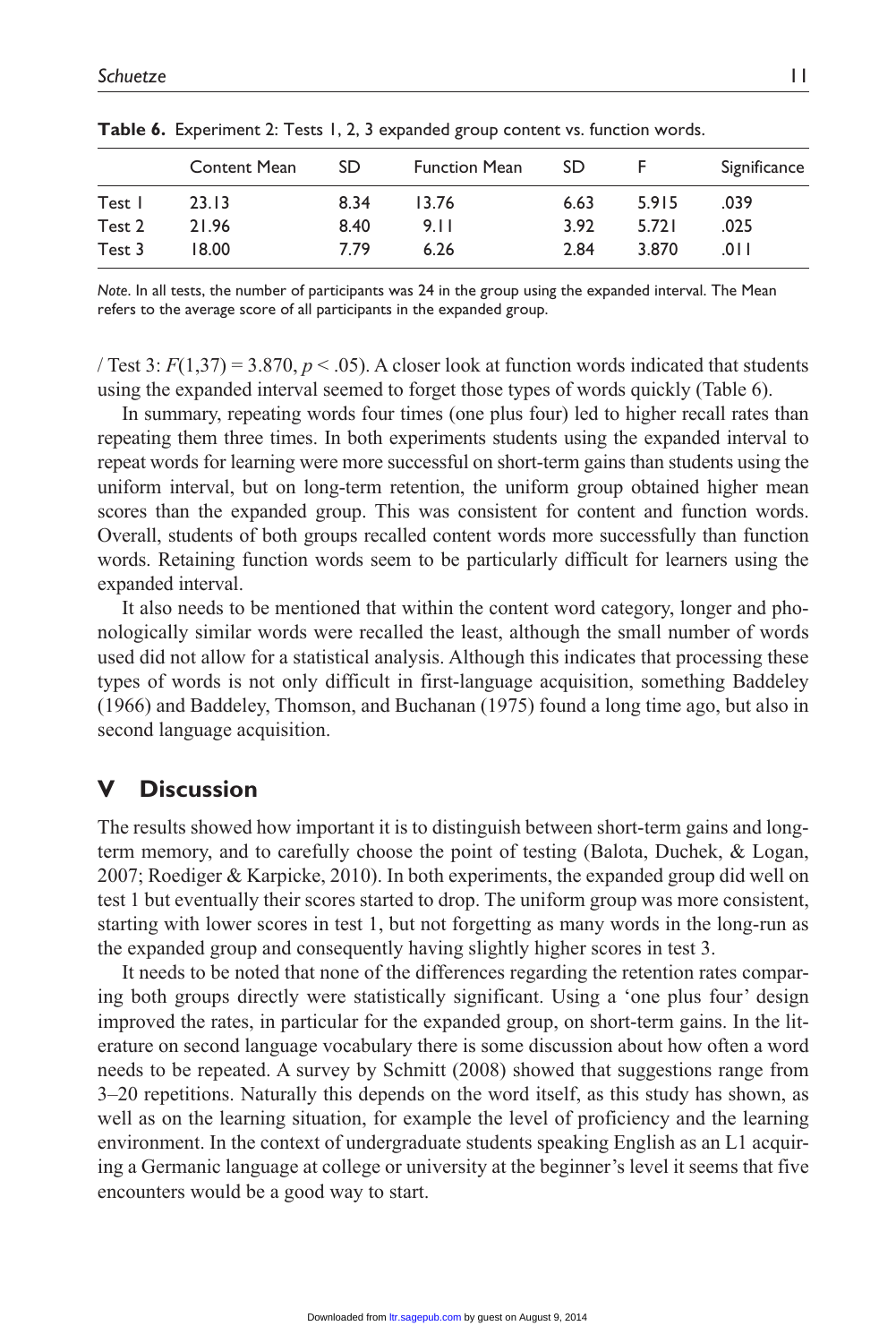In regards to processing, the results supported the hypothesis that learners recall more content words than function words and have difficulties recalling longer and phonological similar words. This was consistent using both, the uniform and the expanded interval. The results support our understanding of the phonological loop (Baddeley, 1999, 2007; Baddeley & Hitch, 1974; Gathercole & Alloway, 2008), as content words carry more information in terms of their lexemes and can therefore be discriminated using less repetitions than function words. The results give support to Schmitt's (2010) observation that second language learners report having difficulties learning function words. For teaching and learning, it might be helpful to not just follow suggestions made in textbooks or language programs that group words by theme or grammatical category, but to pay attention to the underlying factors of processing a word, such as the division between content and function words. If words are presented in textbooks or language programs by theme or grammatical category, the ones that are more difficult to process could be marked which might give students a better chance to acquire words in the long-run, repeating those marked words more often and using a uniform interval.

Furthermore, the results of the previous spacing study by Schuetze and Weimer-Stuckmann (2011) using the online platform ViVo<sup> $\circ$ </sup> (Virtual Vocabulary) that provided a context for each word using a 'one plus four' design, were replicated with some variation. On short-term retention, there were no statistically significant differences between the uniform and the expanded group, but the expanded group did outperform the uniform group. On long-term retention, tests being carried out 8 weeks after the last practice, did not show statistically significant differences, either, although the trend favored the uniform group. The statistically significant differences that had been found in the 2011 study had occurred several months after the last practice.

The question then is what these results imply for the learner. When choosing one interval over the other, one might want to think about the learning goal when acquiring all these new words. If the goal is to learn words quickly in order to go on a vacation, for example, the expanded interval might lead to some success. If the goal is to study a language for a longer period of time, taking another course the following semester, it might be worth thinking about embracing the uniform interval. Most interesting in this context were the differences between content and function words. It seems that function words in particular are subject to a high rate of forgetting using the expanded interval, and are not retained all that much to begin with using either interval. At the same time, knowing those function words to formulate complete sentences is an important feature when learning another language. It might be helpful to use the uniform interval when acquiring these types of words and extending the number of repetitions beyond five. In addition, those words might be studied in the context of a phrase. As function words bind content words to a sentence, sometimes function words are presented in textbooks or learning programs by providing example sentences. The preposition 'to', for example, has several equivalents in German such as *zu, nach, bis, an* or *auf*. If an example sentence for each of those equivalents is provided, the process of acquiring that preposition is different than that of a content word, as the meaning of the preposition changes with the context. Although content words are also subject to having multiple meanings, they are perceived as independent due to the rich lexeme they carry (Aitchison, 2003). As a practical application it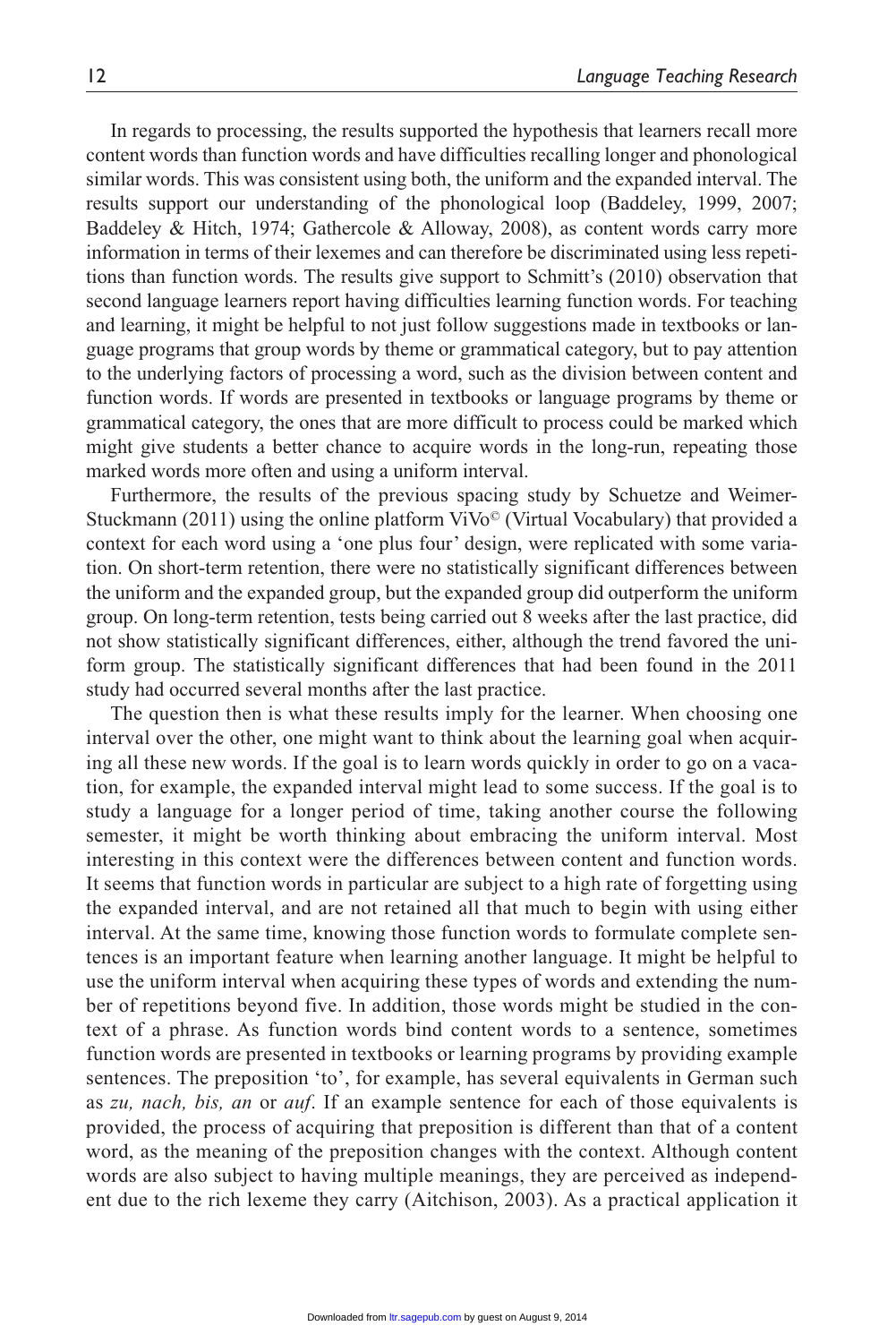might then be helpful to develop flashcard systems that are somewhat more sophisticated than the standard design that is based on expanding intervals providing discrete lexical items. These modified types of flashcard systems would apply both intervals, depending on the learner's goal as well as the type of word to be acquired. As an option they would provide sample sentences where necessary. Naturally, in view of the task of learning many new words in a relatively short period of time in a beginning second language class, the challenge is always to find a balance between number of words acquired and time spent to do so.

There are more questions to be answered in future research. One of them is to find out more about the rate of forgetting, as it was more evident in the expanded than the uniform group. A study could be designed to have students learn words until all of them have been acquired and then measure the rate of attrition in a series of post-tests. However, this type of study would likely have to be carried out outside the classroom as it poses some challenges to fit into a teaching schedule. A variation of that kind of study could be to use the methodology presented here but with less words. Having to practice less words might increase the recall rates on short-term gains, and if subsequently those rates are high, there is a possibility that long-term rates are higher as well as learners have a larger pool of words to draw from and consequently to forget.

#### **Declaration of conflicting interests**

The author declares that there is no conflict of interest.

#### **Funding**

This research received no specific grant from any funding agency in the public, commercial, or not-for-profit sectors.

#### **References**

- Aitchison, J. (2003). *Words in the mind: An introduction to the mental lexicon*. Oxford: Blackwell.
- Baddeley, A.D. (1966). The influence of acoustic and semantic similarity on long-term memory for word sequences. *Quarterly Journal of Experimental Psychology*, *18*, 302–309.
- Baddeley, A.D. (1999). *Essentials of human memory*. Hove: Psychology Press.
- Baddeley, A.D. (2007). *Working memory, thought, and action*. Oxford: Oxford University Press.
- Baddeley, A.D., & Hitch, G. (1974). Working memory. In G.H. Bower (Ed.), *The psychology of learning and motivation: Advances in research and theory: Volume 8* (pp. 47–89). New York: Academic Press.
- Baddeley, A.D., Thomson, N., & Buchanan, M. (1975). Word length and the structure of shortterm memory. *Journal of Verbal Learning and Verbal Behaviour*, *14*, 575–589.
- Balota, D., Duchek, J., & Logan, J. (2007). Is expanded retrieval practice a superior form of spaced retrieval? A critical review of the extant literature. In J. Nairne (Ed.), *The foundations of remembering: Essays in honor of Henry L. Roediger III* (pp. 83–106). New York: Psychology Press.
- Balota, D.A., Duchek, J.M., Sergent-Marshall, S.D., & Roediger, H.L. (2006). Does expanded retrieval produce benefits over equal-interval spacing? Explorations of spacing effects in healthy aging and early stage Alzheimer's disease. *Psychology and Aging*, *21*, 19–31.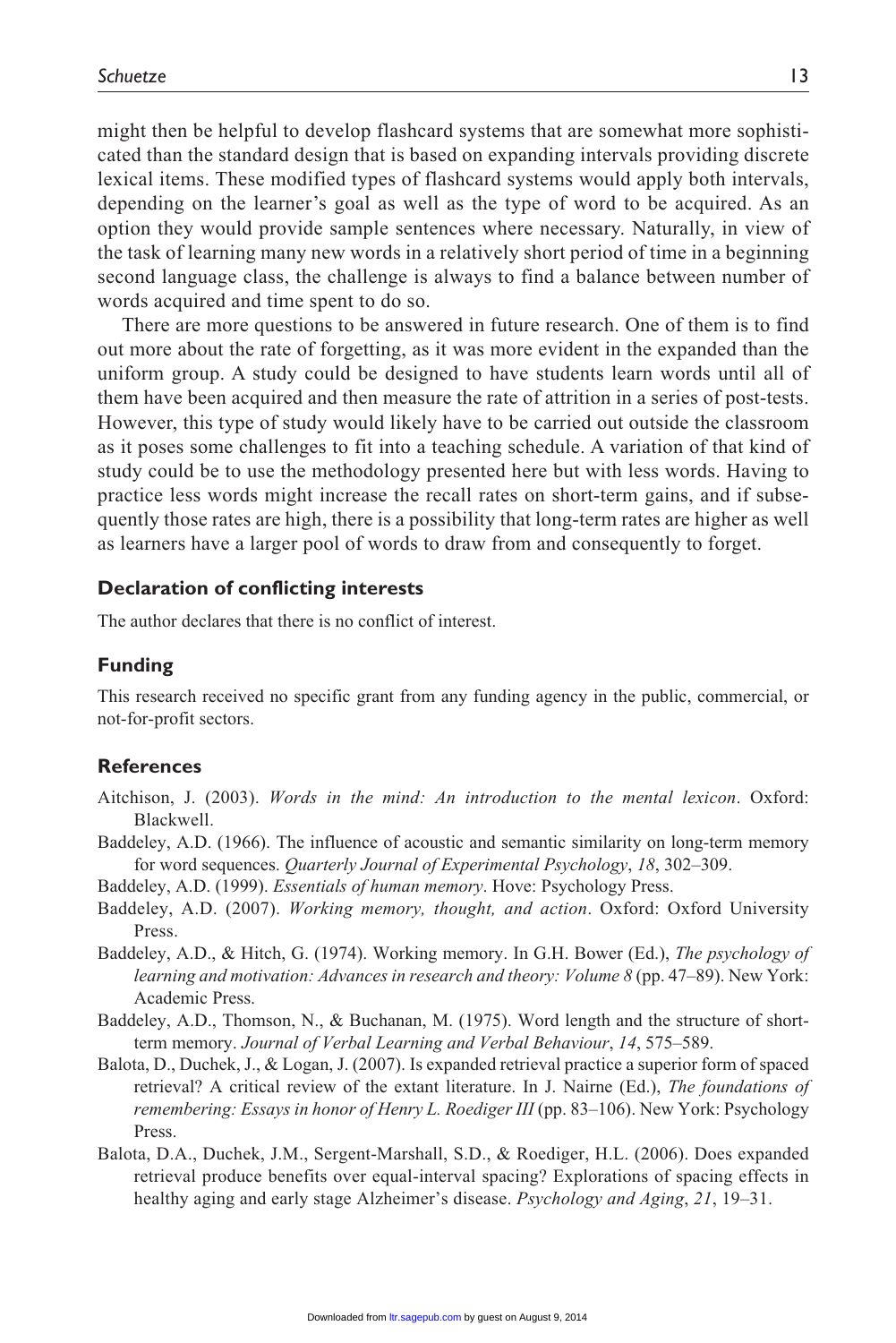- Carpenter, S.K., & DeLosch, E.L. (2005). Application of the testing and spacing effects to name learning. *Applied Cognitive Psychology*, *19*, 619–636.
- Cull, W. (2000). Untangling the benefits of multiple study opportunities and repeated testing for cued recall. *Applied Cognitive Psychology*, *14*, 215–235.

Ebbinghaus, H. (1913). *Grundzüge der Psychologie* [Fundamentals of psychology]. Leipzig: Viet.

Gathercole, S.E., & Alloway, T.P. (2008). *Working memory and learning: A practical guide for teachers*. London: Sage Publications.

- Hulstijn, J., & Laufer, B. (2001). Some empirical evidence for the involvement load hypothesis in vocabulary acquisition. *Language Learning*, *51*, 539–558.
- Jones, R.L., & Tschirner, E. (2006). *A frequency dictionary of German*. London: Routledge.
- Kim, D., & Gilman, D. (2008). Effects of text, audio, and graphic aids in multimedia instruction for vocabulary learning. *Educational Technology and Society*, *11*, 114–126.
- Landauer, T., & Bjork, R. (1978). Optimal rehearsal patterns and name learning. In M. Grüneberg, P. Morris, & R. Sykes (Eds.), *Practical aspects of memory* (pp. 625–632). London: Academic Press.
- Leitner, S. (1972). *So lernt man Lernen: Der Weg zum Erfolg* [Learning to learn: The road to success]. Freiburg: Herder.
- Logan, J.M., & Balota, D.A. (2008). Expanded vs. equal interval spaced retrieval practice: Exploring different schedules of spacing and retention interval in younger and older adults. *Aging, Neuropsychology, and Cognition*, *15*, 257–280.
- Milton, J. (2009). *Measuring second language vocabulary acquisition*. Bristol: Multilingual Matters.
- Mondria, J., & Mondria-De Vries, S. (1994). Efficiently memorizing words with the help of word cards and 'hand computer': Theory and applications. *System*, *22*, 47–57.
- Nation, I.S.P. (2001). *Learning vocabulary in another language*. Cambridge: Cambridge University Press.
- Nation, I.S.P. (2009). *Teaching vocabulary: Strategies and techniques*. Boston, MA: Heinle.
- Oxford, R.L. (1990). *Language learning strategies: What every teacher should know*. Boston, MA: Heinle.
- Oxford, R. (2003). Language learning styles and strategies: Concepts and relationships. *International Review of Applied Linguistics in Language Teaching*, *41*, 271–278.
- Pimsleur, P. (1967). A memory schedule. *The Modern Language Journal*, *51*, 73–75.
- Rimrott, A. (2010). Computer-assisted vocabulary learning: Multimedia annotations, word concreteness and individualized instruction. Unpublished dissertation, Simon Fraser University, Burnaby, BC, Canada.
- Roediger, H.L., & Karpicke, J.D. (2010). Intricacies of spaced retrieval: A resolution. In A.S. Benjamin (Ed.), *Successful remembering and successful forgetting: Essays in honor of Robert A. Bjork* (pp. 1–36). New York: Psychology Press.
- Schmitt, N. (2008). Instructed second language vocabulary learning. *Language Teaching Research*, *12*, 329–363.
- Schmitt, N. (2010). *Researching vocabulary: A vocabulary research manual*. Basingstoke: Palgrave Macmillan.
- Schuetze, U., & Weimer-Stuckmann, G. (2010). Virtual vocabulary: Research and learning in lexical processing. *CALICO Journal*, *27*, 517–528.
- Schuetze, U., & Weimer-Stuckmann, G. (2011). Retention in SLA Processing. *CALICO Journal*, *28*, 460–472.
- Tschichold, C. (2012). French vocabulary in Encore Tricolore: Do pupils have a chance? *The Language Learning Journal*, *40*, 7–19.
- Webb, S. (2005). Receptive and productive vocabulary learning: The effects of reading and writing on word knowledge. *Studies in Second Language Acquisition*, *27*, 33–52.
- Zimmermann, C.B. (2009). *Word knowledge: A vocabulary teacher's handbook*. Oxford: Oxford University Press.